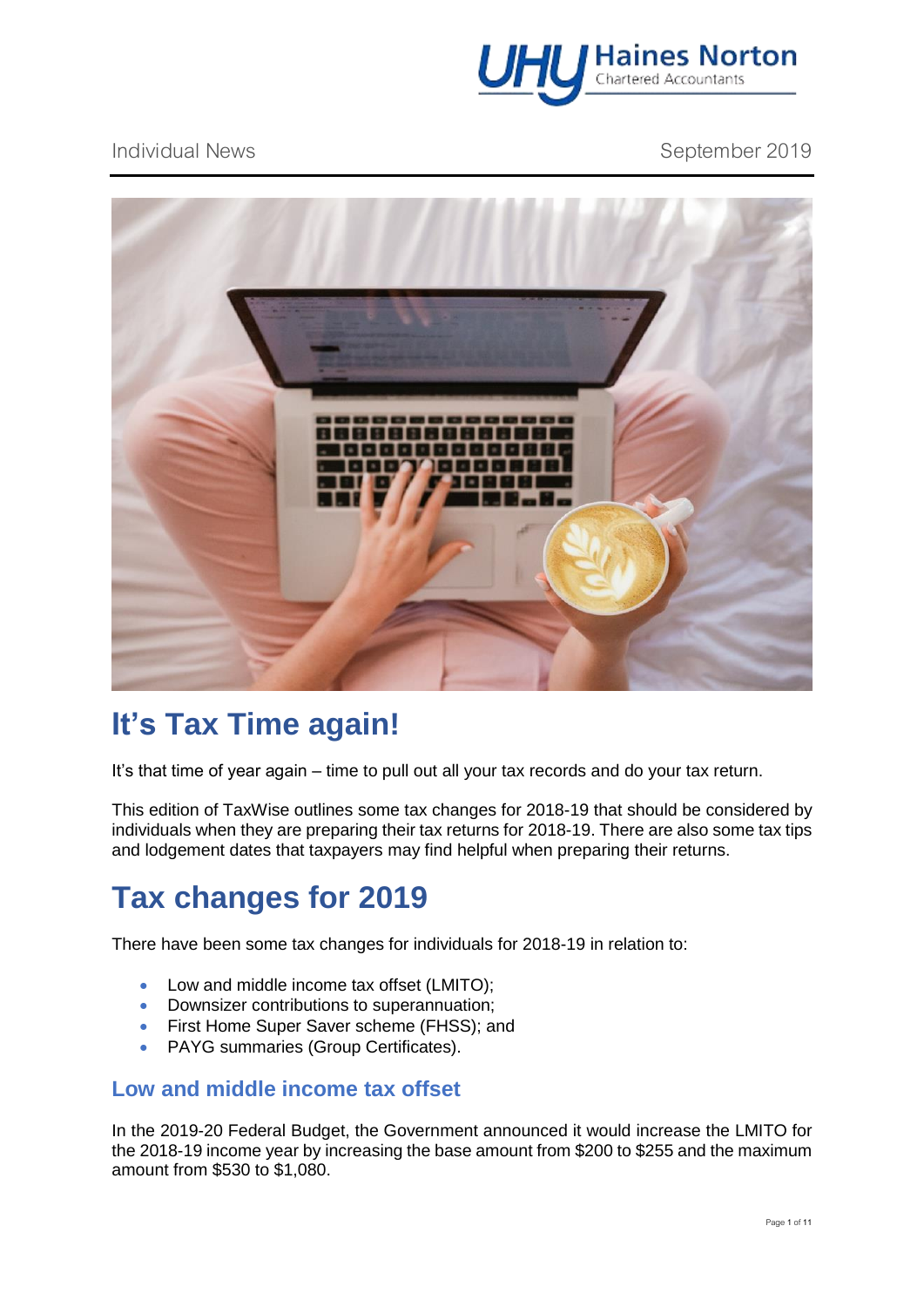The ATO has indicated that taxpayers do not have to claim this offset. The ATO will work it out for taxpayers when their tax return is lodged.

The LMITO can reduce the amount of tax a taxpayer pays.

#### **Downsizer contribution to superannuation**

If you are selling your home, you should consider the superannuation downsizer contribution rules.

Subject to certain eligibility requirements, from 1 July 2018, individuals aged 65 years old or older may choose to make a downsizer contribution of up to \$300,000 into superannuation from the proceeds of selling their primary residence.

The contract for the sale of their primary residence must be entered into on or after 1 July 2018.

There are certain reporting requirements that need to be complied with if an individual is making a downsizer contribution to superannuation.

*Note!* Age and work test restrictions do not apply to downsizer contributions.

### **First home super saver scheme**

If an individual has requested the release of an amount under the FHSS scheme during the 2018-19 income year, the individual must include the following amounts in their 2018-19 tax return:

- any assessable FHSS amount; and
- the tax withheld amount

Individuals will receive a payment summary from the ATO showing these amounts.

### **PAYG Summary (Group Certificates)**

Many individuals will no longer receive a Payment Summary (Group Certificate) from their employer due to the introduction of Single Touch Payroll.

Individuals will find they have an 'Income Statement' through their myGov account. This is due to employers now reporting in real time through Single Touch Payroll. However, not all employers are reporting through this system yet. It only became compulsory for smaller employers from 1 July 2019. ■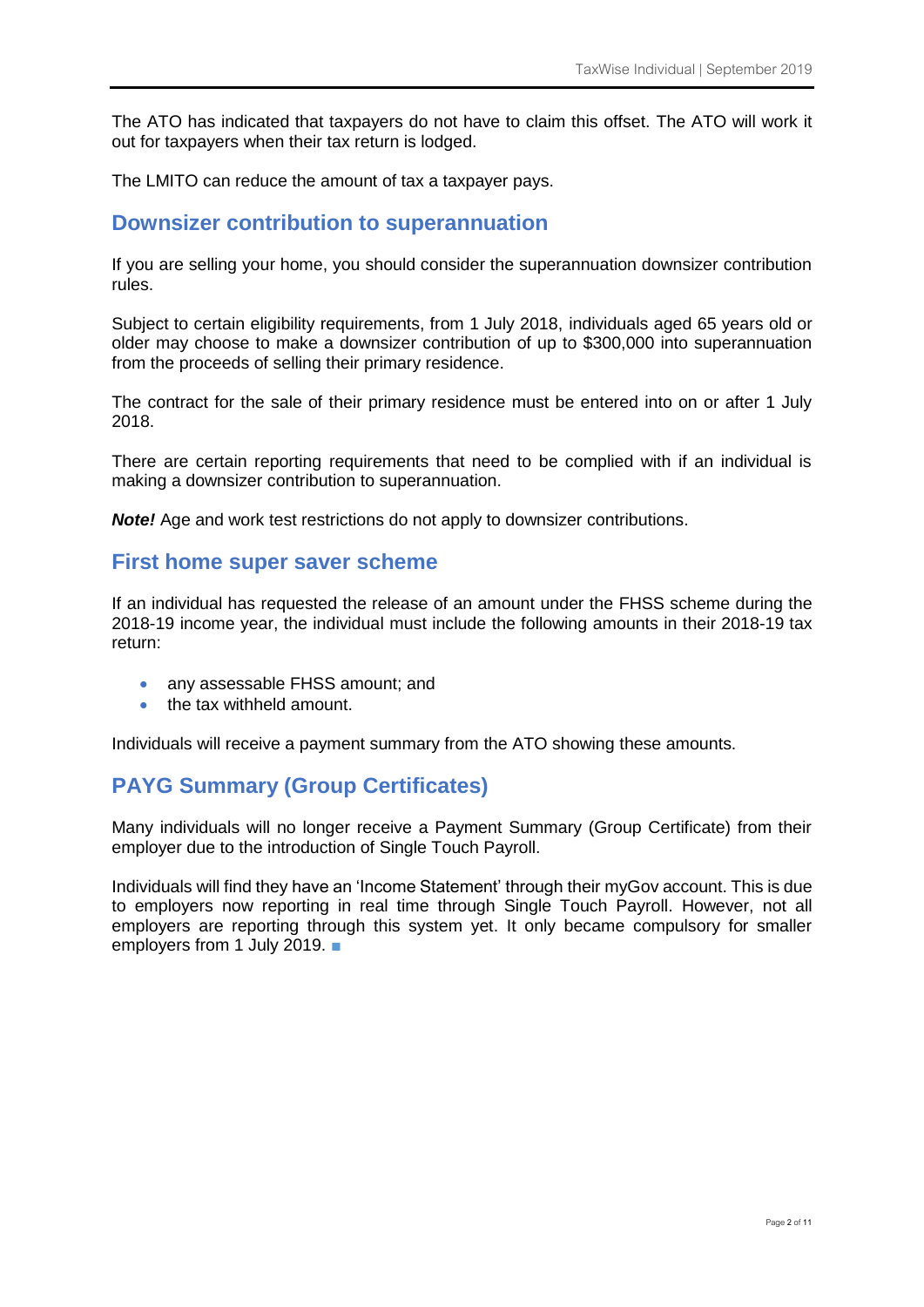

# **5 tax tips for individuals**

A few common areas that can trip individuals up when they are preparing their tax returns are:

- 1. including all **assessable income**;
- 2. ensuring expenses claimed are **deductible**;
- 3. determining whether **superannuation contributions** are deductible;
- 4. determining **Australian tax residency status**; and
- 5. **keeping the right records** to support your claims.

### **Assessable income**

Amounts that are usually characterised as assessable income include:

- salary and wages;
- bank interest:
- dividends;
- interest from term deposits; and
- rent from investment properties.

If you receive amounts in relation to the following types of activities, you may have to include the amounts in your assessable income:

- receipts from Uber;
- online selling; and
- receipts from Airtasker.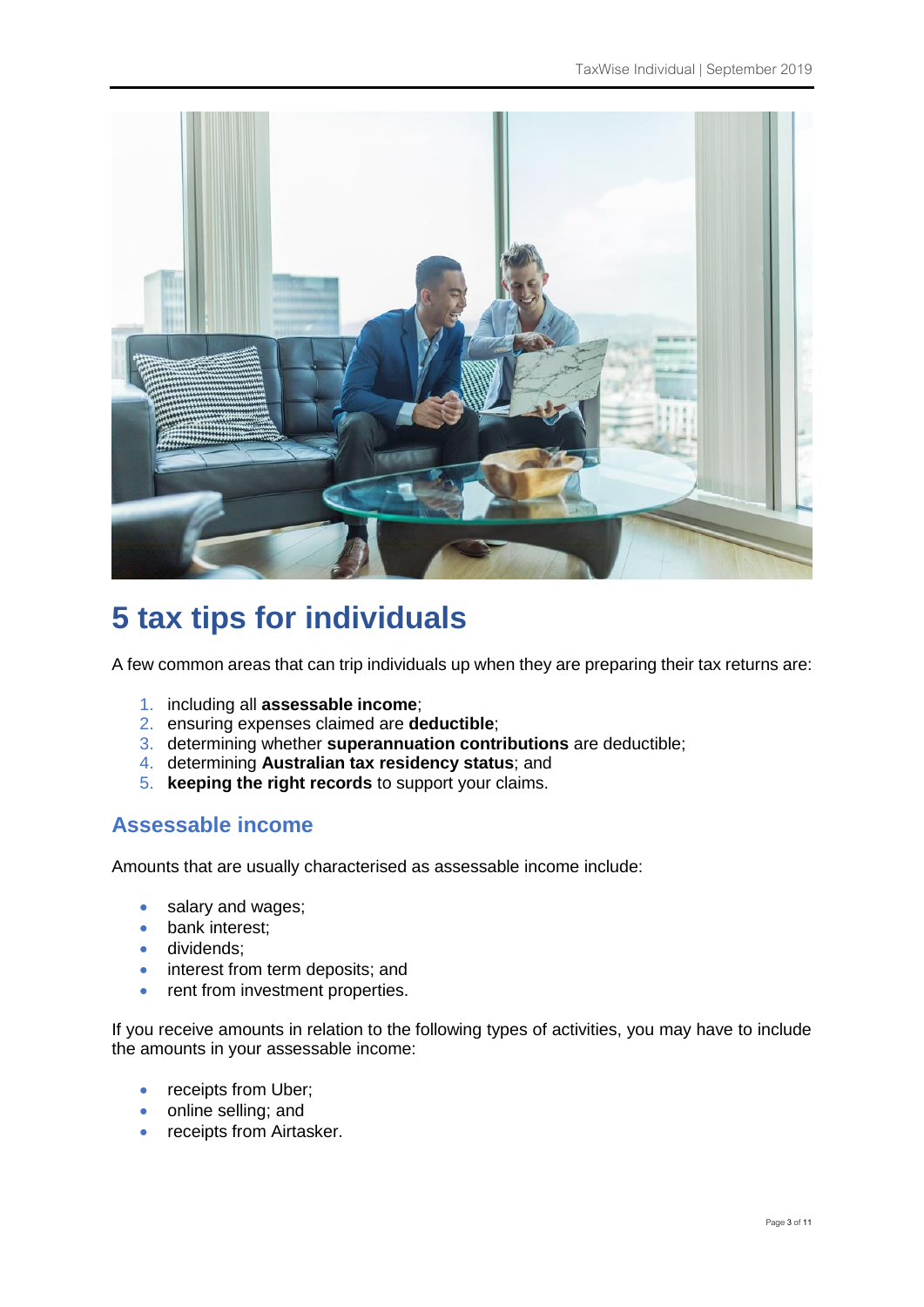When determining whether an amount you receive is assessable income, it is important to ask the correct questions to ensure that the income is correctly classified. For example, in relation to a hobby, you need to determine if the activity is a hobby or whether it is in fact a business. Questions about the characterisation of receipts from the sharing economy are common.

#### *Assessable income and the sharing economy*

More and more people are using and providing services through the sharing economy.

The ATO describes the sharing economy as economic activity through a digital platform (such as a website or an app) where people share assets or services for a fee.

Receipts from services or assets provided through the sharing economy may need to be included in an individual's assessable income.

Common sharing economy activities include:

- ride-sourcing for a fee through platforms such as Uber or GoCatch;
- renting out a room, house or unit on a short-term basis, through platforms such as Airbnb and HomeAway;
- sharing assets such as cars, car parking spaces or storage space through platforms such as Car Next Door; and
- providing personal services such as creating websites or performing odd jobs through platforms such as AirTasker.

The ATO's position in relation to such receipts is that:

- income earned from ride-sourcing, including fares, tips and bonuses from anv ridesourcing platform (such as the Uber 'driver appreciation reward' payments), is assessable income;
- income earned from renting or sharing assets through a digital platform is assessable; and
- income earned from providing your time, labour or skills (services through a digital program for a fee) is assessable income.

*Tip!* If you are active in the sharing economy, you will need to consider what amounts need to be included in your assessable income. Your tax adviser can explain these issues to you and help you determine what is assessable.

### **Deductible expenses**

Determining whether expenses are deductible can be confusing. Areas where mistakes commonly occur in relation to claiming deductions for expenses include: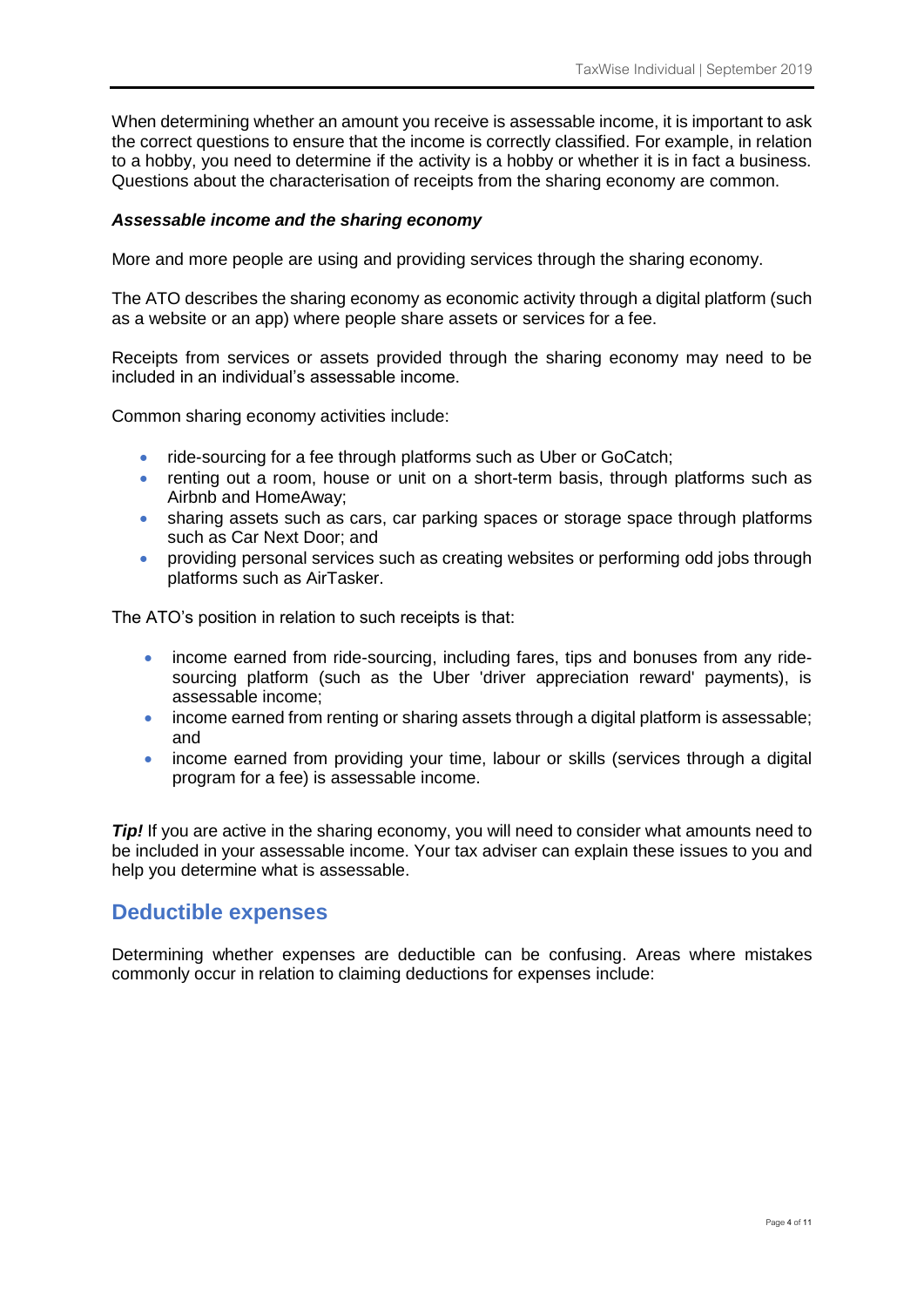| <b>Expense</b>                                                                                                                                                            | General tax treatment - Note: advice is<br>needed on the specific treatment                                                          |
|---------------------------------------------------------------------------------------------------------------------------------------------------------------------------|--------------------------------------------------------------------------------------------------------------------------------------|
| Work related deductions:<br>phone,<br>internet and professional subscription<br>costs                                                                                     | These need to be expenses that are<br>incurred<br>actually<br>and<br>be<br>can<br>substantiated.                                     |
|                                                                                                                                                                           | You cannot automatically claim a \$300<br>deduction for work related expenses.                                                       |
| Travel costs to/from work: claiming<br>the cost of travelling between work and<br>home                                                                                    | Generally, not deductible.                                                                                                           |
| Car expenses: for a car used for work<br>(attending meetings/conferences away<br>usual<br>from your<br>work<br>place<br><b>or</b><br>delivering/collecting work supplies) | If you use your car for work, you need to<br>keep records to substantiate your claim.<br>You will also need to apportion private     |
|                                                                                                                                                                           | and business use of the car.                                                                                                         |
| Reimbursed expenses: claiming for<br>expenses funded or reimbursed by your<br>employer                                                                                    | Generally, not deductible.                                                                                                           |
| Home<br>office<br>internet,<br>expenses:<br>computer, phone, stationary,<br>lighting<br>and heating expenses                                                              | These expenses need to be apportioned<br>between personal and business use.                                                          |
| Self-education expenses: textbooks,<br>courses, stationery and computers                                                                                                  | These expenses must relate to your<br>current work<br>employee,<br>an<br>not<br>as<br>education to enable a future career<br>change. |
| Capital expenses: claiming a deduction<br>for expenses that add to the capital<br>value of an asset                                                                       | Generally, not deductible.                                                                                                           |
| <b>Donations:</b><br>claiming<br>for<br>donations<br>made to an organisation that is not a<br>Deductible Gift Recipient (DGR)                                             | Generally, not deductible.                                                                                                           |

There are many deductions that are complex and difficult to determine eligibility. One area where we often see questions being asked is rental property deductions.

#### *Deductions and rental properties: Repairs vs improvements*

What constitutes a repair? What constitutes an improvement? And when does a repair become an improvement?

It is clear that the area of deductions in respect of repairs to investment properties continues to be problematic.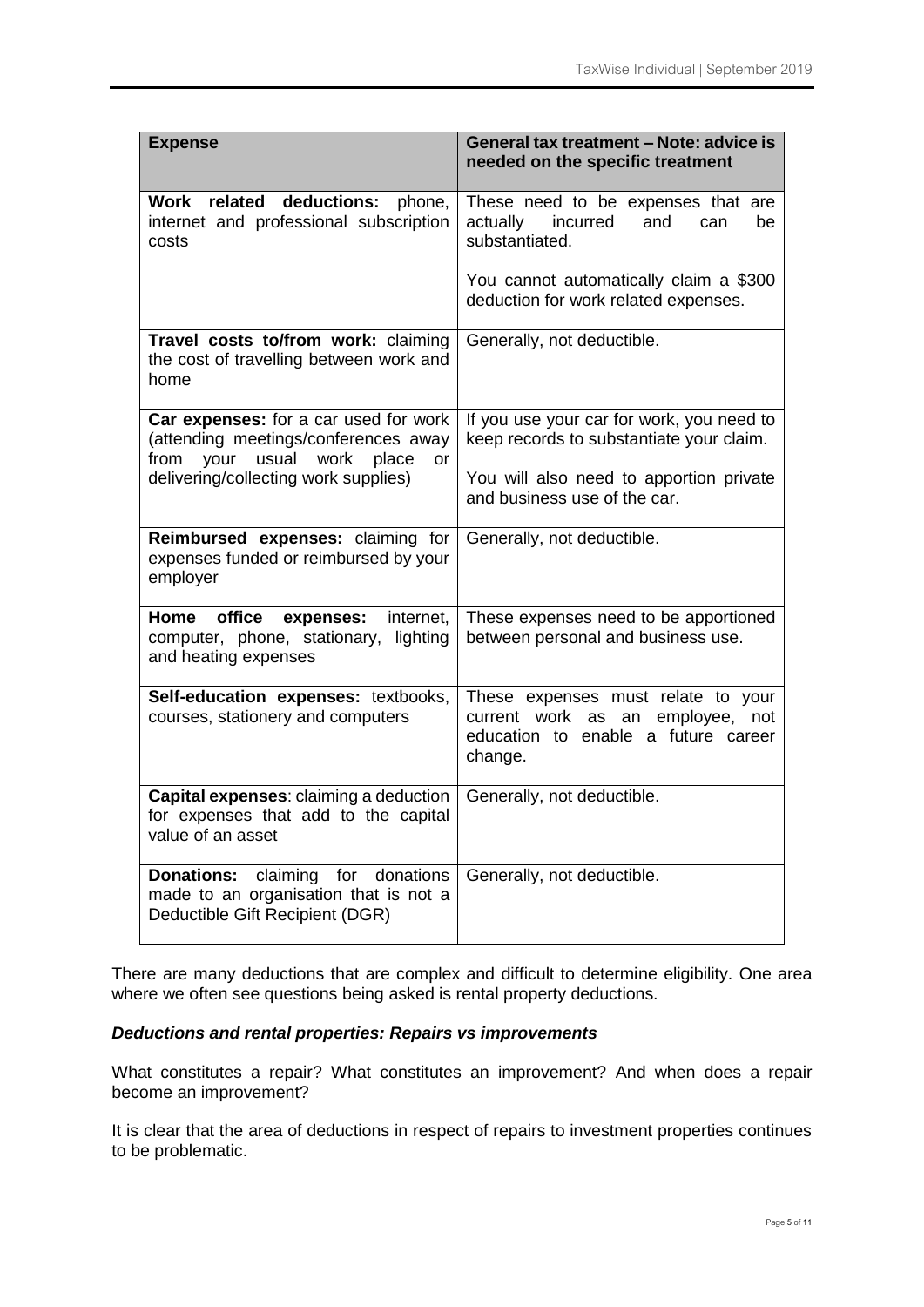In this context, it is critical to distinguish between:

- Ongoing repairs, which are deductible;
- Initial repairs, which are not deductible; and
- Improvements, which are not deductible.

If the amount in question falls into the category of initial repairs or improvements, the amount in question is not deductible. However, it would be considered as expenditure that may qualify for depreciation purposes, capital works purposes, or as part of the cost base for CGT purposes.

An amount of expenditure would constitute initial repairs if the asset was in disrepair at the time of its acquisition, and before letting out the property, the owner carried out the repairs.

#### *What is a repair?*

The more problematic issue is the distinction between repairs and improvements.

Repairs generally involve a replacement or renewal only of a worn out or broken part, or relate directly to wear and tear or other damage that occurred as a direct result of renting out the property.

Common repairs would include things like replacing broken windows, repairing electrical appliances or machinery, and replacing worn guttering and fences. It might also extend to work done to prevent deterioration, such as painting a rental property, or cleaning something which is otherwise in good working order.

#### *What is an improvement?*

By contrast, improvements go further. They fundamentally change the property that previously existed in some meaningful way rather than maintaining and merely repairing the property.

Extensive landscaping or adding a deck to a property would ordinarily constitute an improvement. To put it another way, if what has occurred is more than merely restoring what previously existed to its original condition, it is likely to be treated as an improvement and therefore not deductible.

In trying to evaluate whether an amount of expenditure is an improvement, consider the following two questions:

- 1. Does the expenditure give rise to a material increase in the efficiency in the functioning of the property?
- 2. Does the expenditure give rise to a material increase in the value of the asset?

If the answer to either of these is yes, it is likely that there is a capital improvement which is not deductible.

Some important cases where there is an improvement rather than a repair include:

- The replacement of a dilapidated ceiling with an entirely new and better ceiling;
- The replacement of a rotten wooden floor with a better, longer lasting, and more moisture resistant concrete floor; and
- The replacement of cupboards as part of the refurbishment of an entire kitchen.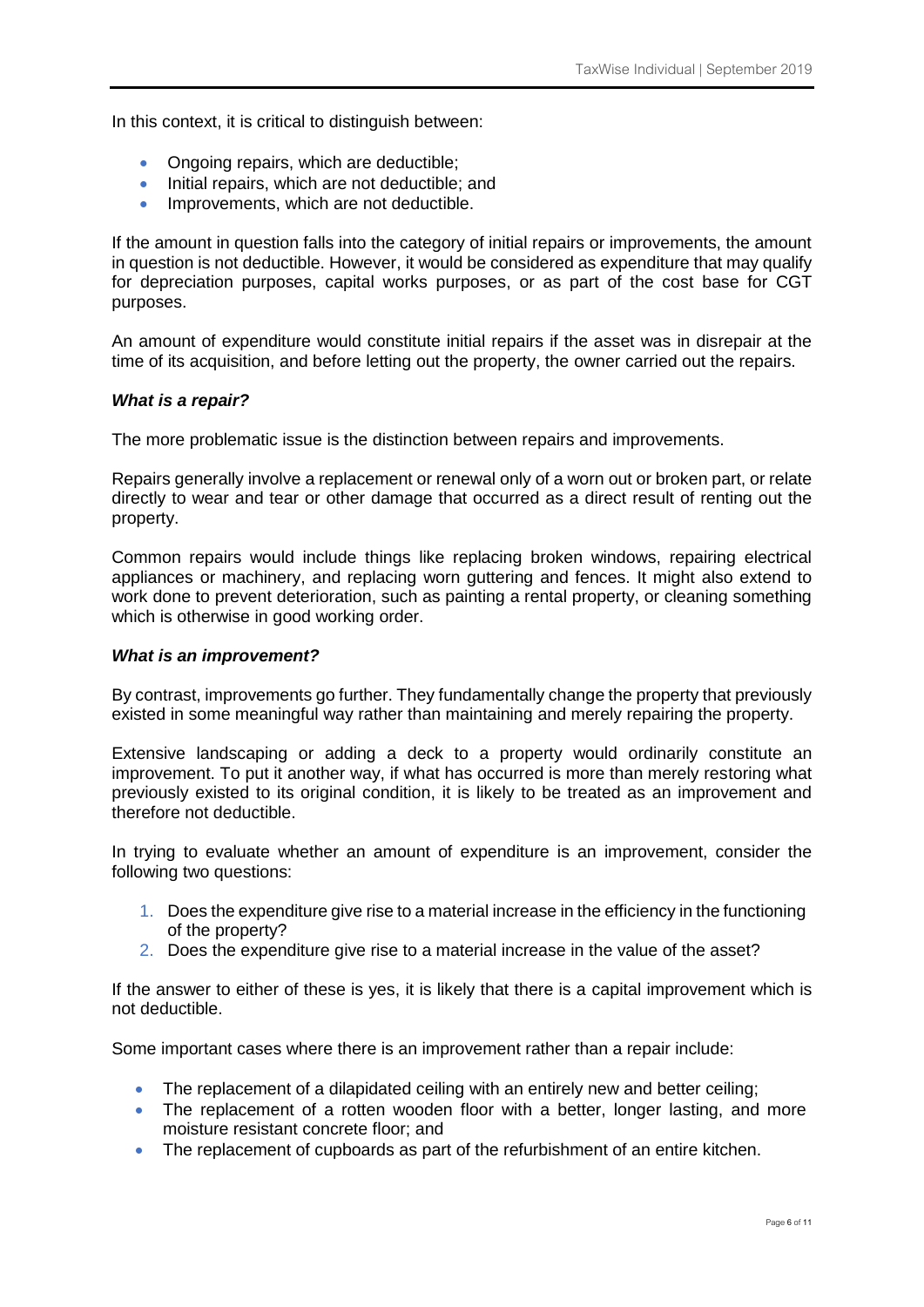Clearly, this is an area that causes much confusion and compliance can be problematic. Taxpayers need to be careful to ask the right questions and ensure their answers are properly considered with a reasonable degree of objectivity.

*Tip!* Your tax adviser can assist you in determining what expenses are in fact deductible.

### **Residency**

With the workforce becoming more and more mobile, there will be more questions about tax residency.

When determining whether an individual needs to file a tax return and pay tax in Australia, you first need to assess whether the individual is a resident for tax purposes. The test for tax residency is not the same for all Government agencies. Some taxpayers may think that they are not Australian residents when in fact they might be!

As a starting point, taxpayers should consider how many days they reside in Australia during the year. Taxpayers tend to rely on the '183 day' test. However, a taxpayer that resides in Australia for less than 183 days during the financial year may still be a resident for tax purposes.

*Note!* Are you on a working holiday? Then separate rules apply to you. Residency can be complex. Individuals should seek advice if they are unsure of their residency status.

### **Superannuation contributions / caps**

Individuals can add to their super by making their own personal super contributions to their super fund.

Personal super contributions come from your after-tax income (that is, from your take-home pay).

You cannot claim a deduction for superannuation contributions:

- paid by your employer;
- the compulsory superannuation quarantee; or
- salary sacrifice amounts.

However, certain personal superannuation contributions may be deductible.

From 1 July 2017, employees can generally claim a deduction for personal super contributions they make to their super until they turn 75.

Individuals who are aged between 65 and 74 will need to meet the work test to be eligible to claim the deduction. For the 2019-20 income tax year, there will be a one-year work test exemption. If you are over 65 and not working, you should ask your tax adviser about this exemption if you are considering making a super contribution.

Personal super contributions count towards concessional contributions caps. Your employers' contributions plus any amount salary sacrificed to super will also count towards concessional contributions caps. This is an extremely complex area of the tax law. Basically, the contribution caps limit the amount that can be contributed to super each financial year.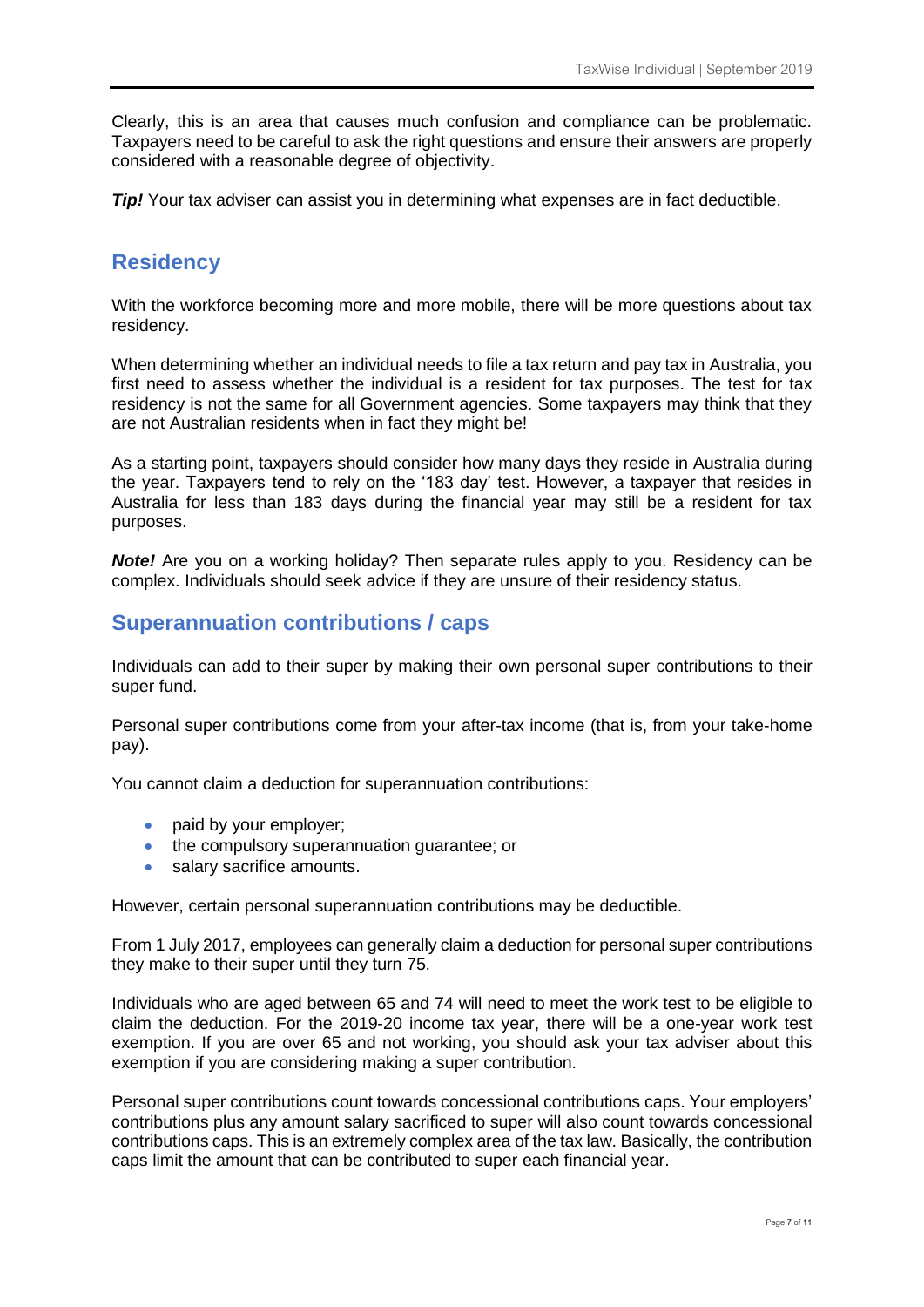The concessional contributions cap is \$25,000 for the 2018-19 income tax year. If your contributions are greater than the cap you may have to pay more tax.

There are also caps on your non-concessional contributions cap. Your non-concessional contributions include super contributions for which you are not entitled to a deduction. For 2018-19, the annual non-concessional contributions cap is \$100,000 for individuals with super balances of less than \$1.6 million on 30 June 2018. If you exceed your non-concessional contributions cap you may have to pay more tax. ■

## **Tax records**

To prepare your tax return, you need to keep careful records.

Your tax records should include (but are not limited to) records to show:

- Your assessable income ie, payments you have received;
- Your deductions ie, expenses related to payments you have received;
- Acquisitions or disposals such as shares, rental property, your main residence; and
- Tax-deductible gifts and donations. ■

# **Mistakes happen!**

It is a reality of life that mistakes happen. It is especially true in the world of tax. The Australian tax system is complex and as a result mistakes can and do happen.

So, what should you do if you have made a mistake?

The first step is to contact your tax practitioner. Your tax practitioner will be able to advise you on the best course of action to rectify a mistake.

You can make a voluntary disclosure to the ATO about the mistakes. You may also be able to amend your return.

*Tip!* Tax is an extremely complex area – even tax practitioners find it complex. The best way to help ensure that your tax return is correct is to contact your tax agent.

Ask questions, get advice and get it right the first time! ■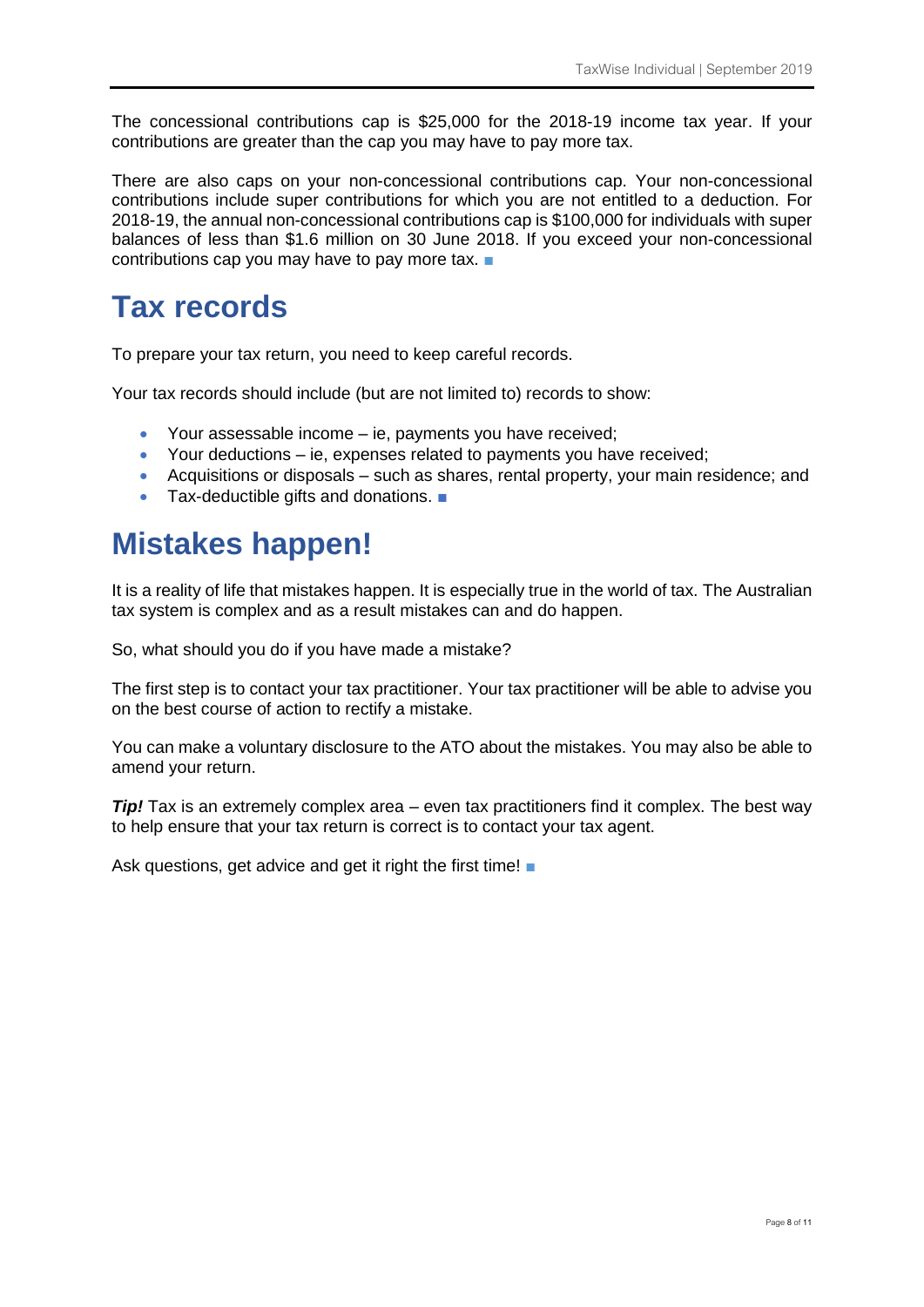

# **Key dates for lodgement and payment**

Here are some key dates for you to keep in mind when lodging and paying tax in relation to individual returns. You should talk to your tax adviser to determine which date is relevant to you.

The lodgement due dates as set out on the ATO website are:

| Lodgement<br>due date | Entity description                                                                                                                                                                                            |
|-----------------------|---------------------------------------------------------------------------------------------------------------------------------------------------------------------------------------------------------------|
| 31 October<br>2019    | Tax return for all individuals and trusts where one or more prior year tax<br>returns were outstanding as at 30 June 2019.                                                                                    |
| 31 March<br>2020      | Tax return for individuals and trusts whose latest return resulted in a tax<br>liability of \$20,000 or more (excluding large/medium trusts).                                                                 |
| 15 May 2020           | Tax returns for all remaining individuals and trusts not required earlier<br>and not eligible for the 5 June concession (including new registrations).                                                        |
| 5 June 2020           | Subject to certain requirements, there is a concession that allows certain<br>individual tax returns to be lodged by 5 June without penalty, provided<br>that any payment required is also made by this date. |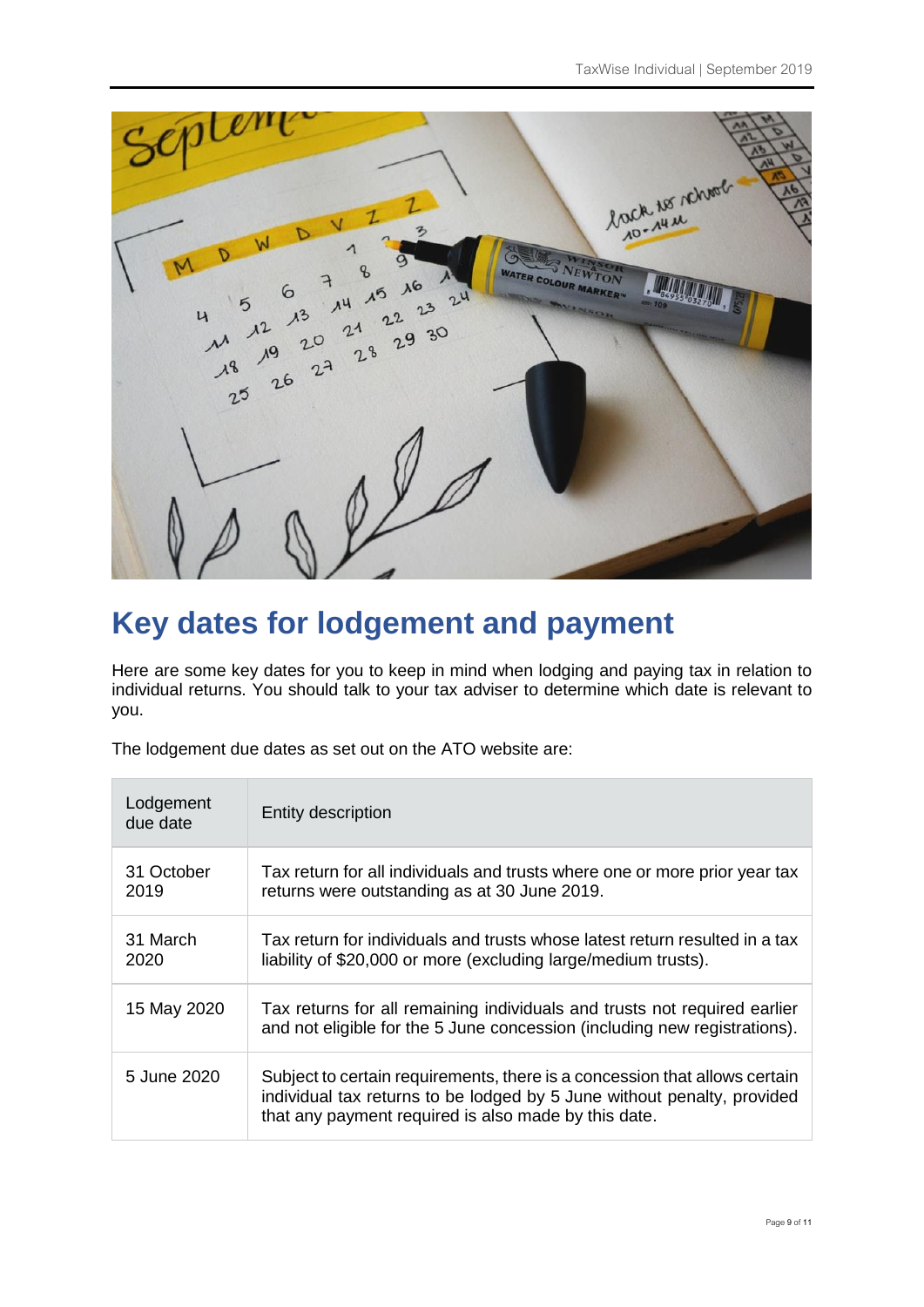The ATO website sets out the payment dates for individual and trust tax returns with a due date other than 15 May 2020 as follows:

<u> 1989 - Andrea Stadt Britain, amerikansk politiker (d. 1989)</u>

| Due dates for payment of individual and trust income tax assessments when tax returns<br>must be lodged by any date other than 15 May 2020 |                                                                                                                                                                                                            |  |
|--------------------------------------------------------------------------------------------------------------------------------------------|------------------------------------------------------------------------------------------------------------------------------------------------------------------------------------------------------------|--|
| If                                                                                                                                         | then                                                                                                                                                                                                       |  |
| the tax return is lodged on or before<br>the lodgement due date                                                                            | payment will be due on the later of 21 days after<br>the:<br>relevant lodgement due date, or<br>$\bullet$<br>notice of assessment is deemed<br>$\bullet$<br>received (which is three days after<br>issue). |  |
| the tax return is lodged late                                                                                                              | any tax is payable 21 days after the due date for<br>lodgement.                                                                                                                                            |  |
| the tax return is not lodged at all and<br>a default assessment is issued                                                                  | any tax is payable 21 days after the due date for<br>lodgement.                                                                                                                                            |  |

*Note!* In relation to individual tax returns due 15 May 2020, staggered payment date arrangements exist. You should consult your tax practitioner for details. ■